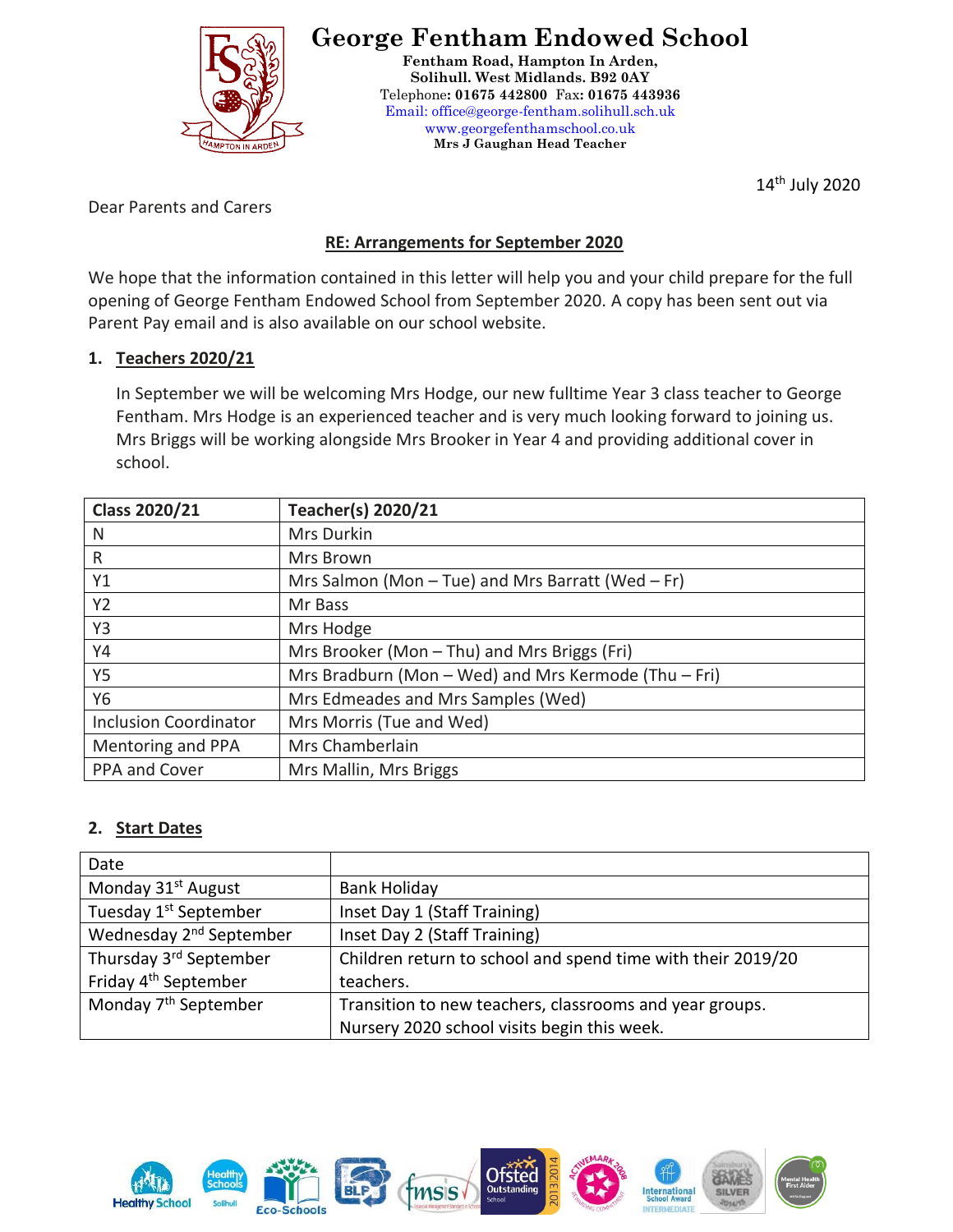

### 3. Staggered Start and Finish Times and Location

From September, Government guidance allows all children to return to school fulltime. In order to do this schools are required to complete a detailed risk assessment and work through a system of controls, adopting a range of protective measures which will effectively reduce risks in school.

One of these protective measures is to minimise contact by keeping groups of children separate. In order to achieve this, we need to introduce a new system of staggered start and finish times for each class of children.

The table below shows our new system. It is critical that children and parents follow this system and arrive and leave school at the allocated times. We ask that only one adult drops off and collects their child to keep the number of adults coming on to site at a minimum.

During the first few days, staff will be available to direct and welcome you to your new drop off and collection locations.

**Please ensure you use the times and location for your child's new 2020/21 Year Group from Thursday 3rd September 2020.**

| Year Groups from<br>September 2020 | Start time | Location                                                   | Finish time | Location                |
|------------------------------------|------------|------------------------------------------------------------|-------------|-------------------------|
| <b>Nursery</b>                     | 9:05       | Nursery door                                               | 12:05       | Small Playground        |
| Reception                          | 8:50       | Nursery door                                               | 3:10        | <b>Small Playground</b> |
| Year 1                             | 8:50       | Office door                                                | 3:10        | <b>Small Playground</b> |
| Year 2                             | 9:00       | Office door                                                | 3:20        | Office door             |
| Year <sub>3</sub>                  | 9:00       | Gate at the bottom of<br>the path onto large<br>playground | 3:20        | <b>Small Playground</b> |
| Year 4                             | 9:00       | Gate at the bottom of<br>the path onto large<br>playground | 3:20        | <b>Small Playground</b> |
| Year 5                             | 9:00       | Year 5/6 door                                              | 3:20        | Year 5/6 door           |
| Year <sub>6</sub>                  | 8:50       | Year 5/6 door                                              | 3:10        | Year 5/6 door           |
| <b>Bus Children</b>                | 9:05       | Office door                                                | 3:25        | Year 5/6 door           |

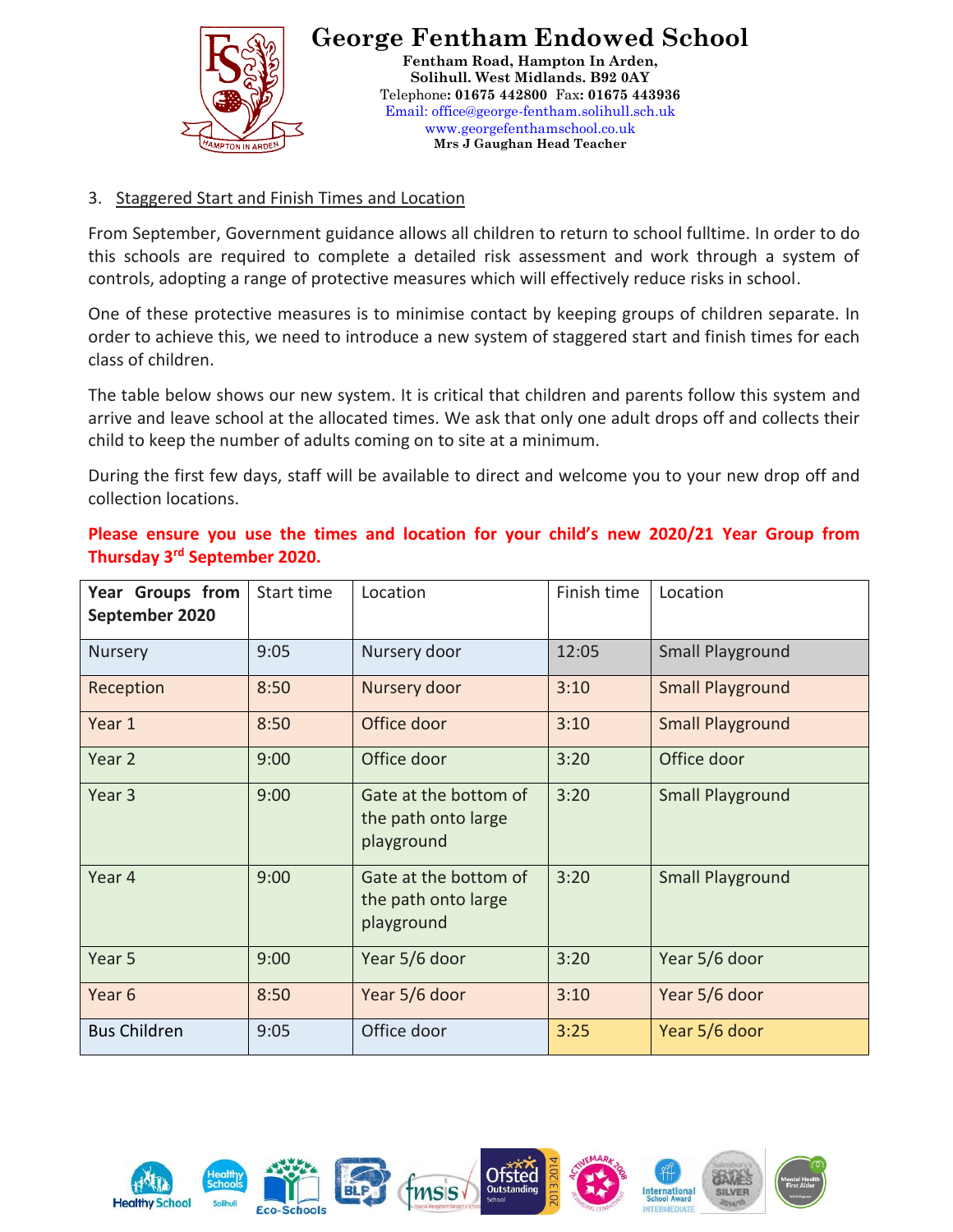

#### **4. Staggered Playtime and Lunchtimes**

Another protective measure will be the staggering of playtimes and lunchtimes. In the morning children will go out to play either from 10:15 to 10:30 or from 10:45 to 11:00. Each class will have a designated area on the playground to play in. Children from different classes will not be able to mix.

We will be introducing a brand new lunchtime system. From September we will have two completely separate lunch sittings. Reception, Year 1 and 6 will have their lunch from 12:00 to 12:45 and Years 2,3,4, and 5 will have their lunch from 12:45 to 1:30.

Each class will have their own designated tables and space in the hall and on the playground to ensure children from different classes do not mix. Tables will be disinfected between sittings.

Staff will be available to support and guide children through these arrangements so that our new routines and systems are quickly embedded.

We would like to ask for your help in the following ways:

- Please help your child to use a knife and fork and to cut their own food. Lunchtime supervisors will be unable to do this in future.
- Please ensure your child's packed lunch contains a manageable amount of food that your child can eat easily themselves. Lunchtime supervisors will be unable to open packets, containers or cut up food.

#### **5. Arrangements Thursday 3rd and Friday 4th September 2020**

In order to support your child with their successful return to school, we would like the children to have the opportunity to come back together as a whole class and spend time with the class teacher that they know well, in a classroom which is familiar to them. Therefore, for the first two days when children arrive, instead of going to their new class, they will go back to their previous classes. During these two days, staff will focus on welcoming your child back into school, ensuring that they feel safe and happy, introduce new expectations and systems and prepare them for transition to their next class.

#### **6. Arrangements from Monday 7th September 2020**

From Monday  $7<sup>th</sup>$  September children will continue coming into school and leaving school as they have done in the previous week but will go straight to their new 2020 /2021 classrooms and new teachers.

#### **7. Reception Children in September 2020**

When Reception children come in on Thursday  $3<sup>rd</sup>$  September, at 8:50, they will go back to their Nursery class for two mornings with Mrs Durkin and Mrs Holder. Parents will need to collect the children at 12:00 in the normal way from Nursery.

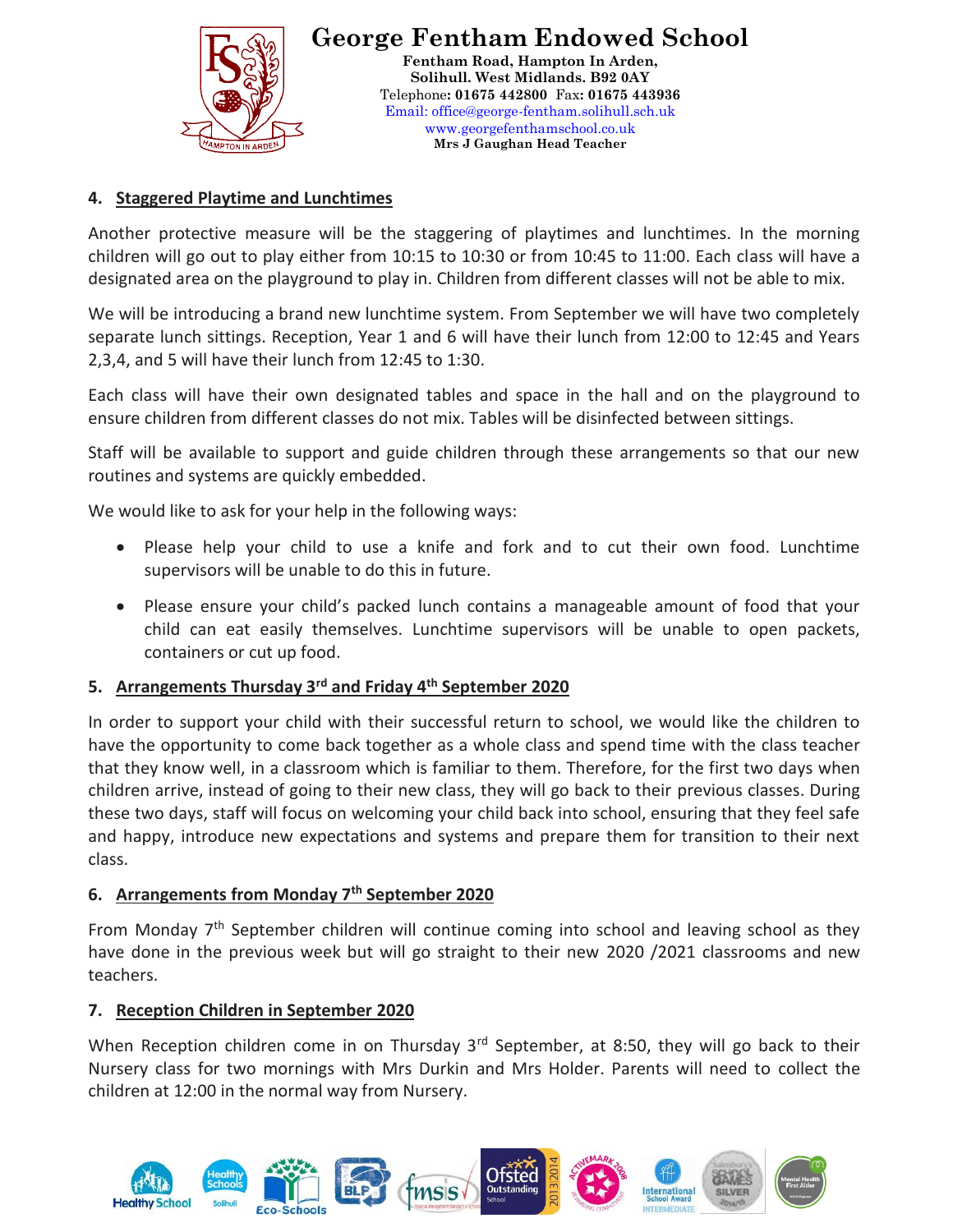

From Monday  $7<sup>th</sup>$  September, we will be implementing our Reception transition programme. This will mean that 15 children will attend on Monday morning and stay for lunch before being collected at 1:30. The other 15 children will do the same on Tuesday.

On Wednesday all children will attend in the morning, stay for lunch and be collected at 1:30.

From Thursday 10<sup>th</sup> September all Reception children will attend fulltime.

A separate letter will be sent to all parents regarding Reception and Nursery Induction, including further details of induction for brand new children joining Reception and Nursery from September 2020.

## **8. Medicines in School**

All medicines kept in school must be collected at the end of term from the school office. These will need to be returned to school at the start of term with a new Consent to Administer Medicines Form. This can be found on the school website. Please choose the "About Us" tab, then click on "Statutory Information", go to our school policies list and find our Administering Medicines In School Policy. The consent form is an appendix at the end of the policy. Please ensure you complete the prescribed medicines and not the over-the-counter medicines form. This must be returned to school with the medicine for your child. Please ensure the medicine you send in has all of the information required printed on the label. We will require this medicine on the first day that your child attends.

## **9. Useful Information**

Water bottles

o Water fountains in school have been turned off. Therefore, it is essential that every child has a water bottle in school which can be refilled throughout the day. Water bottles will need to be taken home and cleaned at the end of every day.

School Uniform

oAll children should return to school in their full school uniform, including school shoes.

PE Lessons

 $\circ$  In line with new guidance, children will need to come in to school in their PE kits on the day that they are doing PE. More information will be sent home in September.

 $\circ$  Please ensure your child has the following kit:

- white t-shirt, black shorts and trainers
- school jumper, black leggings or joggers to wear over the top of PE kit if the weather is cold or during the rest of the school day.